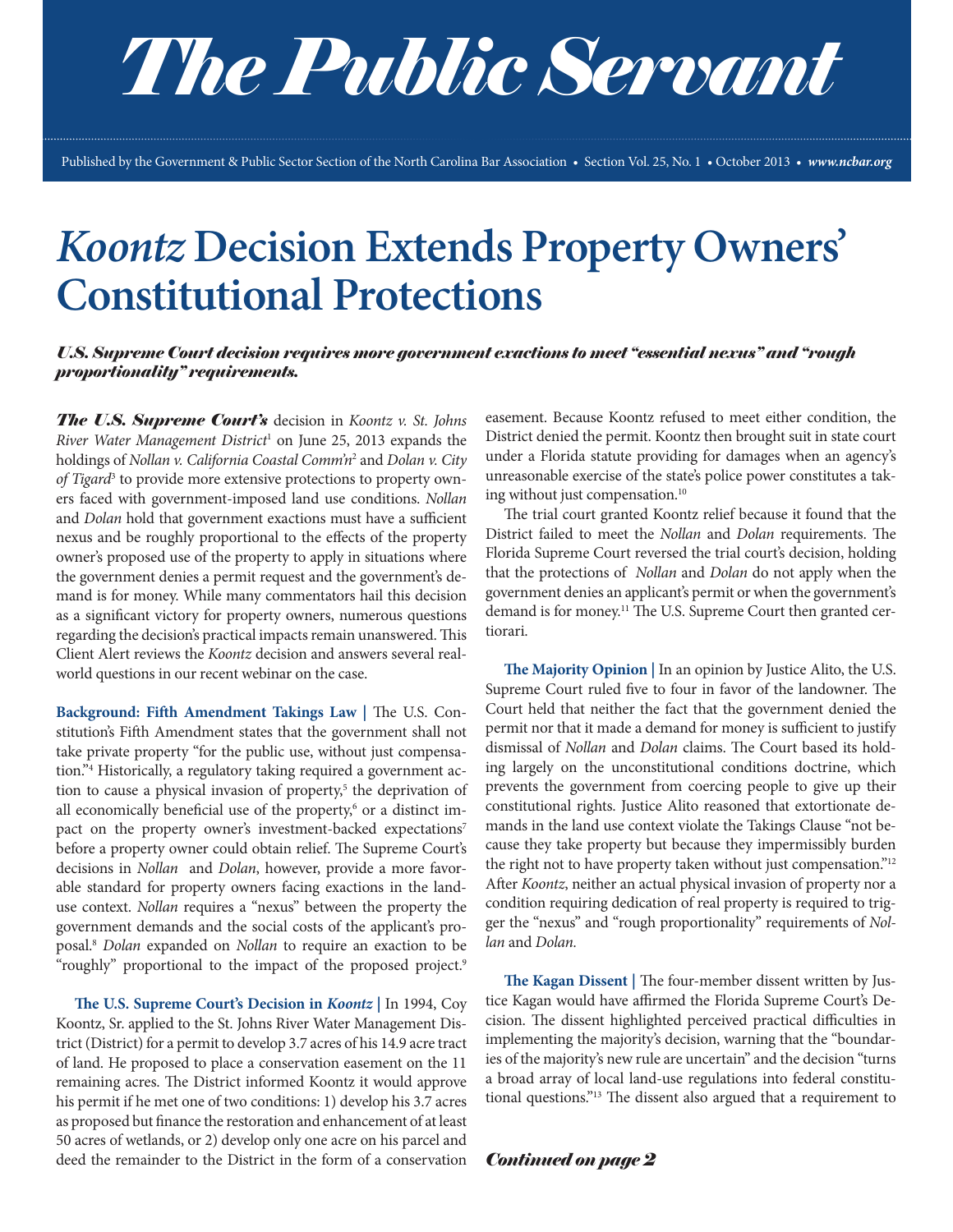### *Koontz*

#### *Continued from front page*

pay money is not a taking because it does not impact specific real estate or a specific property right and that difficulties in distinguishing between exactions and taxes will plague the application of the *Koontz* decision. The majority contented this last charge was exaggerated, and also noted that Florida law circumscribed the District's power to tax.

The dissent further disagreed with the majority regarding the requisite level of concreteness for a government official's statement to constitute an exaction, stating that only an "unequivocal" demand can constitute an exaction under *Nollan* and *Dolan.* It also argued the District's proposals were mere statements during negotiations, thus not sufficiently concrete to constitute an exaction. The dissent cautioned that, after *Koontz*, agencies will be more likely to issue a simple "yes" or "no" permit decision rather than risk a lawsuit for giving an applicant guidance regarding mitigation measures which would make permit approval more likely. The majority declined to address this distinction, as it accepted the trial court's findings that the District's proposed mitigation measures, were in fact, exactions.

**Questions Remaining After the Koontz Decision |** The U.S. Supreme Court carefully limited its holding in *Koontz* to two questions: whether *Nollan* and *Dolan* apply to monetary exactions and whether they apply to permit denials. Because of this narrow focus, the decision did not address several important issues.

The first unanswered question is whether the District's demands actually violated the "nexus" and "rough proportionality" requirements of *Nollan* and *Dolan*. The Court declined to address the potential nexus between off-site wetlands mitigation and Koontz's development or the proportionality of financing 50 acres of wetlands restoration and enhancement with the impacts of Koontz's project, instead leaving those questions for lower courts on remand.

Second, the Court did not answer whether different standards apply to ad hoc fees and legislatively imposed fees. The California Supreme Court in *Ehrlich v. Culver City*14 applied to *Nollan* and *Dolan* to monetary exactions but implemented a lesser form of scrutiny for legislatively imposed fees. The *Koontz* dissent notes that it is unclear whether *Koontz* overrules *Ehrlich* to apply heightened scrutiny to a myriad of common-place legislatively imposed fees, including sewer fees and liquor licenses. The majority clarifies that its opinion does not apply *Nollan* and *Dolan* to taxes or user fees, but otherwise leaves open the level of scrutiny to which legislatively imposed fess with now be subject.

Finally, the Court refrained from deciding what remedy would apply, leaving that question to Florida courts to decide based on the Florida statute under which Koontz brought suit. As a result, the *Koontz* decision is unlikely to affect the remedies available for violations of *Nollan* and *Dolan*; it simply applies their protections to more cases. In addition, *Koontz* does not address the question of whether a judge or jury determines the amount of damages for an unconstitutional exaction.

Although it left important questions open, the Court's concern over the potential for government agencies to extort concessions from property owners in the permitting process was noteworthy. Certainly this concern is highlighted in the ad hoc permitting context where a developer is anxious to receive project approval and break ground. It is not apparent, however, that the Court will accept the distinction drawn by the California Supreme Court in *Ehrlich*, and it could apply the *Koontz* protections broadly.

**The Implications of** *Koontz* **for Property Owners |** The Court's extension of the *Nollan* and *Dolan* protections to government demands for money and permit denials provides property owners with a new remedy when faced with impermissible government exactions, as well as helping to level the playing field in permit negotiations. These protections are far-reaching, as they will apply to conditions imposed by local, state and federal government entities. Prudent permit applicants should develop a *Koontz* strategy before entering into negotiations over permit conditions and mitigation measures.

Property owners should document offers made by government officials during negotiations, as such offers may give rise to a *Koontz* claim. Permit applications should also be aware, however, that agency personnel may be increasingly hesitant to offer guidance on potential mitigation measures for fear of triggering a *Koontz* claim. Especially when a property owner anticipates repeat interactions with an agency official, developing a productive relationship could prove more beneficial than challenging an exaction.

In addition, external constraints may limit a developer's ability to take advantage of *Koontz*'s added protections. For example, energy generation project developers often contend with incentives for timely construction to meet on-line dates required by contracts or regulations. In such a time-sensitive scenario, the benefit of avoiding lengthy litigation and meeting project completion deadlines may outweigh the costs of paying an unconstitutionally high mitigation fee.

While the procedure for obtaining relief may vary from state to state, property owners should keep in mind several important principles. A property owner may have a right to have an unconstitutional condition removed, be compensated for it, or both. Also, state courts may hear claims for unconstitutional conditions even though they arise under the federal Constitution. A litigant will, however, be required to follow state procedures for state law claims, which could include exhaustion of administrative remedies before proceeding in court.

Although the precise contours of the *Koontz* decisions are not yet know, it provides additional protections for property owners facing unconstitutional exactions from government agencies and is likely to be beneficial in removing such conditions or obtaining compensation for them. •

### Answers to Participant Questions from July 11, 2013 *Koontz* Webinar

*Webinar participants posed various questions during the presentation that delve deeper into the real-world impacts of the Koontz decision. These questions and answers are listed below.* 

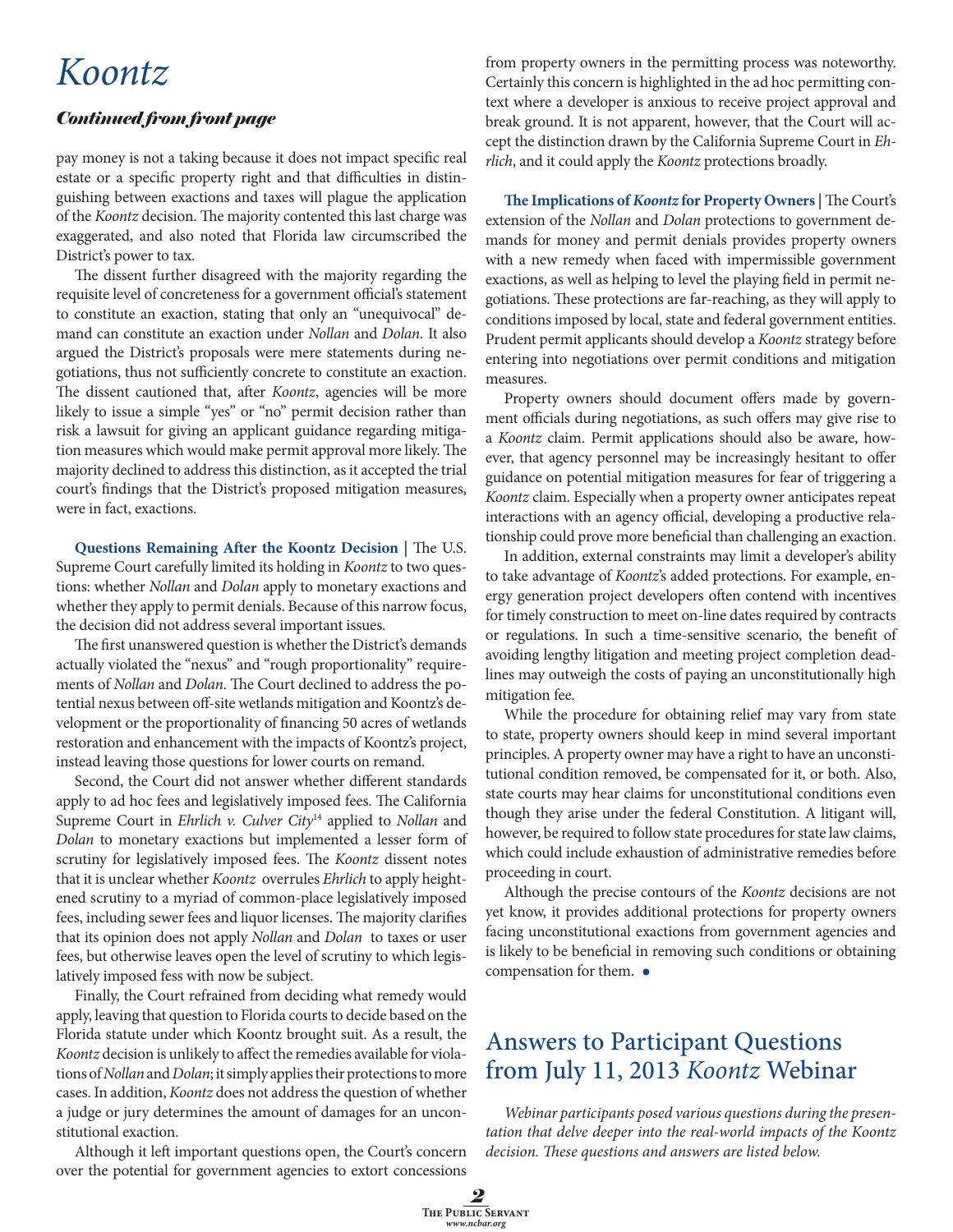#### **1. How does this case (***Koontz)* **affect assignment of mitigation rations for habitat loss? Can ratios be limited to some threshold ratio?**

**A:** The *Koontz* holding does not affect what constitutes a nexus or rough proportionality under *Nollan* and *Dolan.* With respect to ratios, nothing has changed. What has changed is that there is more clarity regarding the application of the Takings Clause to mitigation fees.

In *Koontz*, the St. John River Water Management District actually had an informal policy, not a regulation, where the District sought a 10:1 ratio. Apparently, the trial court determined that under Florida Law, 10:1 was too much. Around twenty years ago, a government agency might say that 10:1 was proportional because it might have taken 10 acres to re-create one acre of wetland due to the uncertainty about creating a wetland. Today, if a landowner has an expert that can state that mitigation will create wetlands effectively and consistently, or if the landowner is also required to assure the continued success and performance of newly created wetlands, it will be much more difficult for the government to claim that 10:1 ration is roughly proportional. Agencies and project applicants should develop appropriate mitigation ratios based on the best available science.

#### **2. Are the** *Nollan/Dolan/Koontz* **protections applicable only to discretionary permit determinations or do they also limit a local government's ability to impose generally applicable regulations, particularly economic ones, through the zoning code?**

**A:** The *Koontz* decision probably does not say anything about "community shaping" zoning where the government determines that one area is zoned for a specific type of residential, commercial, or industrial to the exclusion of other uses. However, *Koontz* probably does apply to zoning which is site-specific. Zoning which imposes a uniform fee is likely also covered by *Nollan*  and *Dolan.* Many cases already apply *Nollan* and *Dolan* to zoning regulations. The open question after *Koontz* is whether the California Supreme Court's distinction in *Ehrlich* about the level of scrutiny applies.<sup>15</sup> In *Ehrlich*, the California Supreme Court applied greater scrutiny to ad hoc fees as opposed to legislatively imposed fees.

It is unknown whether *Ehrlich* is still good law, as the dissent in *Koontz* notes. A distinction between ad hoc and legislatively imposed fees, however, does not seem justifiable under the wording of the majority opinion. *Koontz*, itself, is a great example. The District's staff had an informal policy of seeking a 10:1 ratio. Would the constitutional principles have differed had this been an actual regulation from the legislation? Probably not. The majority opinion does not distinguish between ad hoc and legislatively imposed regulations.

#### **3. You mentioned that in California, Fifth Amendment property rights claims must be brought in state courts. What case stands for that proposition?**

**A:** In *Williamson County Reg'l Planning Comm'n v. Hamilton Bank*, the U.S. Supreme Court said that if a state provides an adequate procedure for seeking just compensation, a land owner cannot claim a violation of the just compensation clause until he has used the procedure and was denied just compensation.<sup>16</sup> As a result, if a land owner files a Fifth Amendment takings claim in federal court, most federal judges will say, "Go to the state court first." Some federal district courts have entertained Fifth Amendment claims upon a showing that the agency took no action and there was no available state court remedy. However, many states have a statute for determining a takings remedy and, therefore, arguably this process must take place in the state court before federal courts will accept a Fifth Amendment *Nollan* and *Dolan*  type claim.

More recently, the U.S. Supreme Court reaffirmed the *Williamson County* decision in *San Remo Hotel, L.P. v. City & County of San Francisco.*17 However, in *San Remo Hotel*, four justices signed onto a concurring opinion questioning the *Williamson County*  decision and demonstrating a willingness to review it.

#### **4. If you do not own property, can you still get damages based on the value of the project?**

**A:** To have standing to complain about an exaction, you probably need to be the land owner or a long-term lessee. If you are a long-term lessee, it would nonetheless be a good idea to include the landowner in the lawsuit. The limitations of *Nollan* and *Dolan* arguably should apply also to the use of public property when government actions on government property harm a private party seeking to use or lease government land. The doctrine of unconstitutional conditions should apply when a private party asks to use government land in the context of a permit, and the relevant agency seeks to impose unconstitutional conditions on the requested permit that do not have the requisite nexus or rough proportionality. It is not clear, however, whether the damages would be based solely on the value of the project.

**5. The** *Koontz* **majority opinion** *(***"fulcrum this case turns on is the direct link between the government's demand and a specific parcel of real property") indicates that the** *Koontz* **case is more relevant to ad hoc than legislatively applied fees, where the fee is generally applied. Thoughts?** 

**A:** That is a fair reading of the *Koontz* case. The Court left this issue open. It is possible that the next U.S. Supreme Court takings decision, depending on the makeup of the Court, could make a distinction between ad hoc and legislatively applied fees. Certainly, there is some persuasive value in the California Supreme Court's reasoning that the local government's decisions are less likely to be overreaching and excessive where this is a legislatively imposed fee.<sup>18</sup> However we are seeing that some legislatively imposed fees are aimed at certain developers and seek benefits unrelated to the impacts of the development and as a result, creating a strong factual case for the application of *Koontz, Nollan* and *Dolan.* 

#### **6. Did the Court explain why it distinguished** *Koontz* **from**  *Eastern Enterprises v. Apfel***? (monetary damages are not a taking)**

**A:** It did. The distinction the court made between the *Koontz* decision and *Eastern Enterprises v. Apfel*, 524 U.S. 498 (U.S. 1998)

#### *Continued on page 4*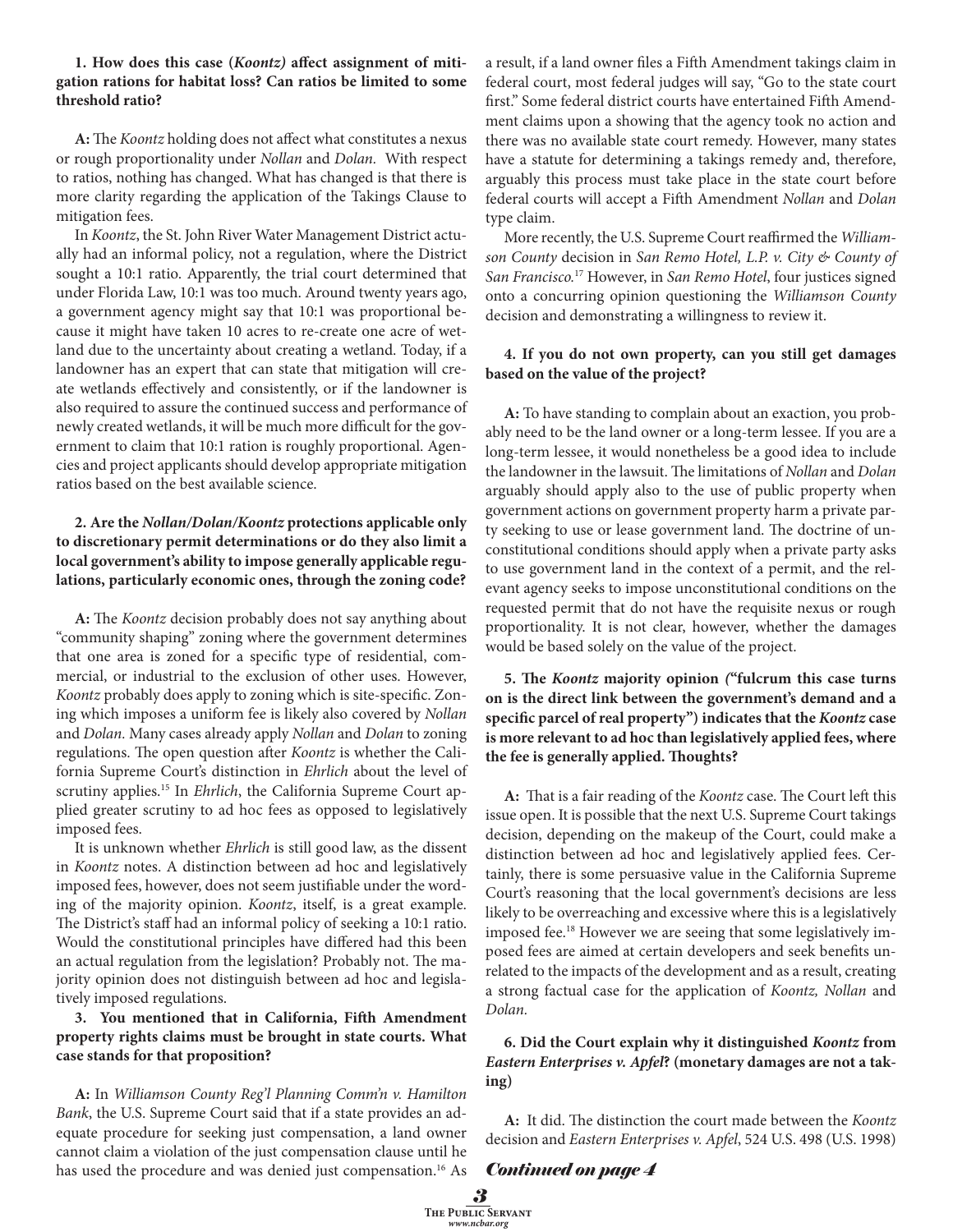### *Koontz*

#### *Continued from page 3*

was that "unlike the financial obligation in *Eastern Enterprises*, the demand for money at issue here did 'operate upon ... an identified property interest' by directing the owner of a particular piece of property to make a monetary payment."19 In *Koontz*, unlike *Eastern Enterprises*, the monetary obligation burdened Koontz's ownership of a specific parcel of land. The majority reasoned that, because of the direct link between the government's demand and a specific parcel of real property, *Koontz* implicates the central concern of *Nollan* and *Dolan*: "the risk that the government may use its substantial power and discretion in land-use permitting to pursue governmental ends that lack an essential nexus and rough proportionality to the effects of the proposed new use of the specific property at issue, thereby diminishing without justification the value of the property."20

#### **7. How were the damages determined in** *Koontz***? Opportunity costs? How are damages normally calculated?**

**A:** In *Koontz*, the Court did not determine what damages were available. When a permit is denied, there is no actual taking; therefore, just compensation for the value of the entire property would not be the remedy. State law will be the primary driver for determining whether and how monetary damages would be computed.

Damages can be determined in many ways. If opportunity cost means low profits (*i.e.*, a land owner could not proceed to build a project because there was a horrible condition on it such that the owner could not afford it even under protest), then yes, a land owner can collect opportunity costs and lost profits for the delay. In *First English Evangelical Lutheran Church v. County of Los Angeles*, the U.S. Supreme Court stated that a land owner can obtain temporary damages for governmental takings.21 In *First Evangelical*, the U.S. Supreme Court remanded the case to determine what the temporary damages were.<sup>22</sup> However on remand, the California appellate court granted no temporary damages because acquiring a permit takes four or five years even without an unconstitutional exaction.23 Therefore, a court is unlikely to grant temporary damages unless the lost opportunity was a result of the exaction being unconstitutional and not just due to administrative delay. We do not know how the court in *Koontz* calculated damages but it did seem to factor in opportunity cost.

Developers should be cautious in claiming damages for loss of an entire project when an unconstitutional condition (which violated *Nollan/Dolan/Koontz* standards) has been imposed, because the government could claim that the developer could still have moved forward despite the exaction condition. A land owner probably needs to make a threshold showing that the exaction stopped the development in order to obtain damages for opportunity costs.

**8. What effect does** *Koontz* **have on exaction fees imposed by a legislative body as opposed to by a governmental agency?** 

**A:** *Koontz*'s impact on legislatively imposed fees is unclear. The majority does not make much distinction about the difference between a tax and a fee but it does note that Florida state law would have made the District's offer improper even if the demand was a legislatively imposed tax. The majority in *Koontz* says that, practically speaking, it is easy to determine whether the exaction fee is a tax or a taking. In Florida, the determination was based on state law. Likewise, Proposition 26 in California defines a tax as "any levy, charge, or exaction of any kind imposed by the State," except for charges for government ensured services or privileges which do not exceed the reasonable costs of providing the service or privilege. Based on this definition, California courts can readily determine whether a government's action is a tax or a taking.

#### **9. Supposing that government employees will likely be instructed to avoid any types of negotiation offers to avoid** *Koontz* **type arguments, what can developers do to avoid this effect of the**  *Koontz* **decision?**

**A:** It depends. For developers in need of a quick turnaround time, perhaps being more generous in the initial offer would help. *Koontz* increases the likelihood that government employees will be instructed to not say anything that the permit seeker could construe as a demand and will merely answer permit requests with a "yes" or "no". Increasing the likelihood of an initial favorable response will alleviate the time and effort required to play a guessing game with the agency on re-applications.

Another strategy would be to present multiple proposals so the government can merely accept one of them without requiring the developer to circle back with a counterproposal. That way, the developer can get through the permit process more quickly while the government agency can have options to which it can apply a simple "yes" or "no" answer. The purpose of the proposal, of course, is to obtain a permit and build a project, not initiate a lawsuit.

#### **10. Will** *Koontz* **apply if the government issues a conditional denial of a permit rather than a conditional approval –** *i.e.***, if the agency denies a permit until the landowner complies with certain mitigation measures?**

A: Yes, *Koontz* will apply if an agency denies a permit until a landowner accedes to an unconstitutional condition. The majority emphasized that *Koontz* applies *Nollan* and *Dolan* both when the government makes an unconstitutional demand as a condition precedent and as a condition subsequent. Otherwise, an agency could circumvent the *Koontz* ruling by merely changing its wording.

**11. If an agency offers a property owner a choice between various potential mitigation measures which would result in permit approval, can the property owner bring a** *Koontz* **claim if any of the options are unconstitutional exactions?**

**A:** No. The Court discussed this issue in *Koontz* and determined that if the government offers even one alternative which complies with *Nollan* and *Dolan*, the landowner has not been subject to an unconstitutional condition. Consequently, a property owner has a *Koontz* claim only if all conditions or government-proposed mitigation measures are unconstitutional.

**End Notes**

1. No. 11-1447, 2013 U.S. LEXIS 4918 (June 25, 2013).